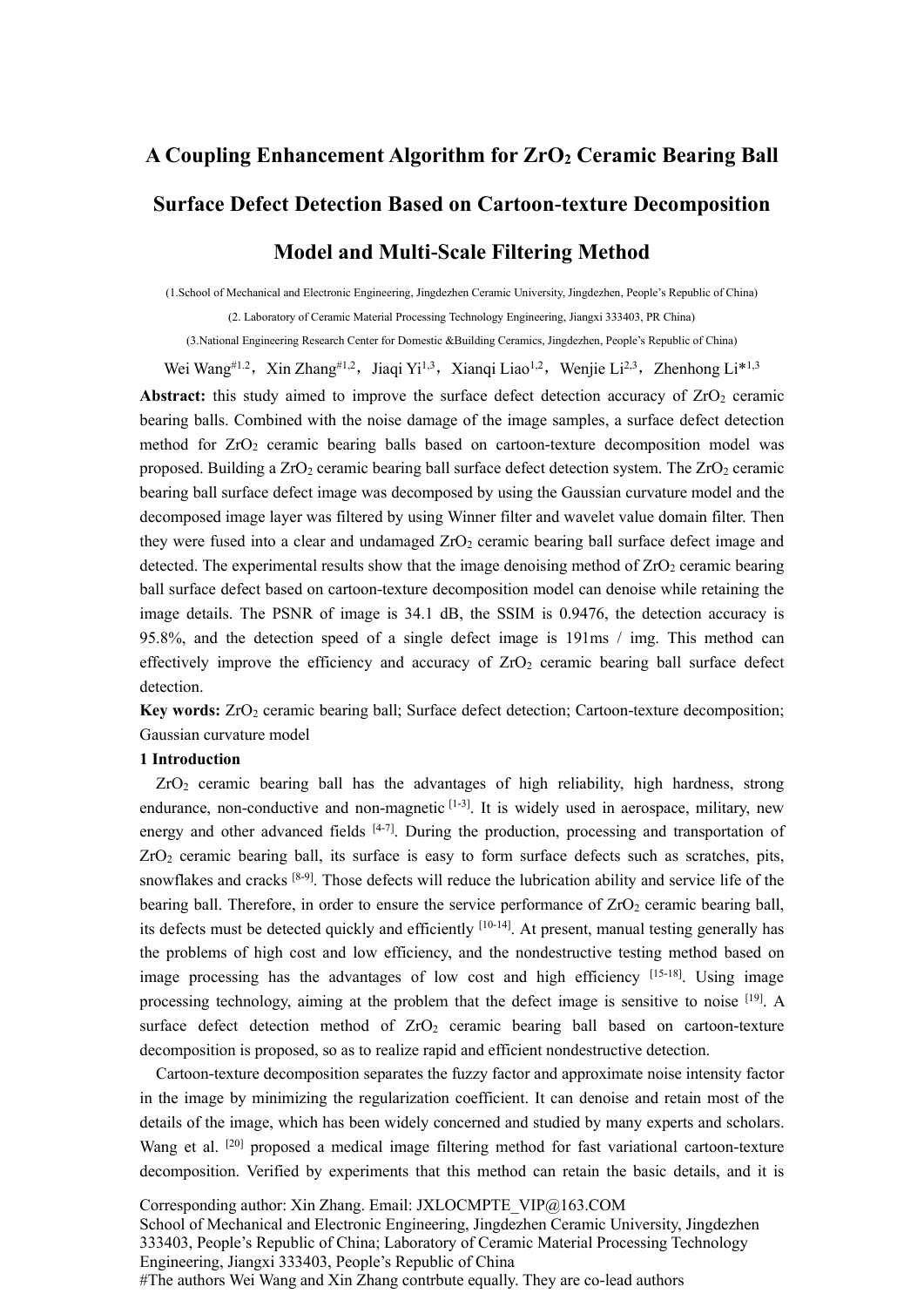conducive to clinical detection and subsequent image segmentation. Chen et al. [21] designed a total variation denoising model based on Augmented Lagrangian algorithm to denoise the texture layer, and the simulation experiments show that this method can obtain high-quality images with high PSNR. Shang et al. <sup>[22]</sup> proposed a curvature guidance model that can promote image decomposition without divergence constraints, and introduced the level set region to filter the image. Experiments show that the model can protect edge details and repeated textures. Fr´ed´eric Sur <sup>[23]</sup> proposed a non-local dual domain method based on cartoon-texture decomposition. Established a zero-hypothesis texture power spectrum statistical model through experiments proved that this method can be applied to remote sensing image denoising regularly. At present, cartoon-texture decomposition is widely used in the field of image restoration, but this method is not perfect in the field of image denoising, and it is rarely applied to the field of  $ZrO<sub>2</sub>$  ceramic bearing ball.

Based on the previous algorithm research, in order to reduce the noise in the surface defect image of  $ZrO<sub>2</sub>$  ceramic bearing ball and retain the detailed features of the image at the same time. Solving the damage error caused by noise and filtering during surface defect detection. A surface defect detection method of  $ZrO<sub>2</sub>$  ceramic bearing ball based on cartoon-texture decomposition is proposed. By building a  $ZrO<sub>2</sub>$  ceramic bearing ball surface defect detection system, the  $ZrO<sub>2</sub>$ ceramic bearing ball surface defect image is decomposed by using Gaussian curvature model. Aiming to improve the detection accuracy and reduce the time-consuming. The decomposed image layer is filtered by Winner filter and wavelet value domain filter, and then fused into a clear and undamaged  $ZrO<sub>2</sub>$  ceramic bearing ball surface defect image.

## **2 ZrO<sup>2</sup> ceramic bearing ball surface defect detection system**

# **2.1 Construction of ZrO<sup>2</sup> ceramic bearing ball surface defect detection experimental platform**

For obtaining clear  $ZrO<sub>2</sub>$  ceramic bearing ball surface image, an experimental platform for  $ZrO<sub>2</sub>$ ceramic bearing ball surface defect detection as shown in Figure 1 is established. The experimental platform is divided into image acquisition module and image processing module. The image acquisition module is composed of CCD camera (Basler Med ace 2.3 MP 164 color, Basler vision technology (Beijing) Co., Ltd.), LED strip light source (c02-200x180, Dongguan wallop Automation Technology Co., Ltd.), light shield (c02-200x180, Dongguan wallop Automation Technology Co., Ltd.), PLC control cabinet (e2b-m18kn10-wz-b1, Omron Co., Ltd.), induction storage platform and experimental platform. The surface defect image is collected by the image acquisition module, stored by the image acquisition card and transmitted to the image processing module. First, installing the basic frame of the defect detection platform on the workbench, placing the  $ZrO<sub>2</sub>$  ceramic bearing ball sample on the stage, turning on the LED lamp and adjusting the brightness to an appropriate size to avoid edge blur due to the influence of light intensity on the quality of drawing. Then connect the CCD camera driving device to the high-performance computer, set the corresponding parameters, and adjust the magnification to an appropriate value until clear defects are seen. Finally, the captured  $ZrO<sub>2</sub>$  ceramic bearing ball surface defect image is stored in the image acquisition card, transmitted into the computer program and processed in the next step.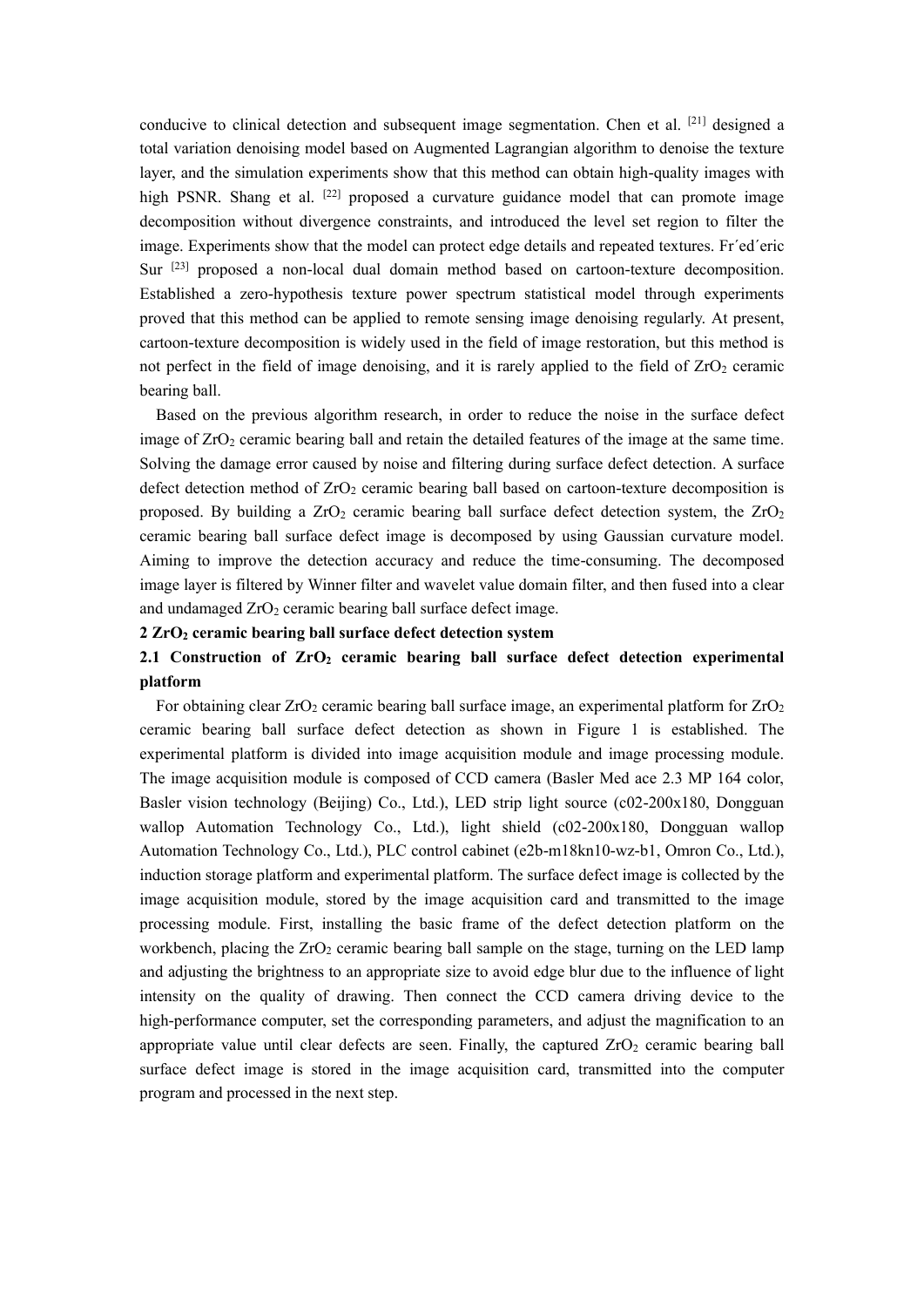

1-lens hood;2-CCD camera;3-LED strip source;4-ZrO<sup>2</sup> ceramic bearing ball;5-object table;6-work bench;

Fig. 1 Schematic diagram of testing platform for surface defects of  $ZrO<sub>2</sub>$  ceramic bearing ball

## **2.2 image acquisition and classification of surface defects**

The surface defect classification and three-dimensional pixel diagram of zirconia ceramic bearing ball are shown in Figure 2. By analyzing the collected surface defect images of  $ZrO<sub>2</sub>$ ceramic bearing ball, it is found that there are four typical defect images in a large number of defects with different shapes. According to the shape characteristics, they are divided into pits, snowflakes, cracks and scratches. Pit defects are single point defects, snowflake defects are a cluster of irregular size, point defects are densely and disorderly arranged, crack defects are single strip defects, and scratch defects are densely arranged in a bundle of strip defects with different lengths. Through the analysis of the three-dimensional pixel diagram of each defect, it is found that there are defect information signals and noise signals in the diagram. These signals blend with each other. Some defect signals are obvious, but some defect signals are weak and exist in the noise. Therefore, the image noise signal and defect signal must be separated to reduce the error in defect detection.



Fig. 2 classification and the 3D pixel map of surface defects of ZrO2 ceramic bearing ball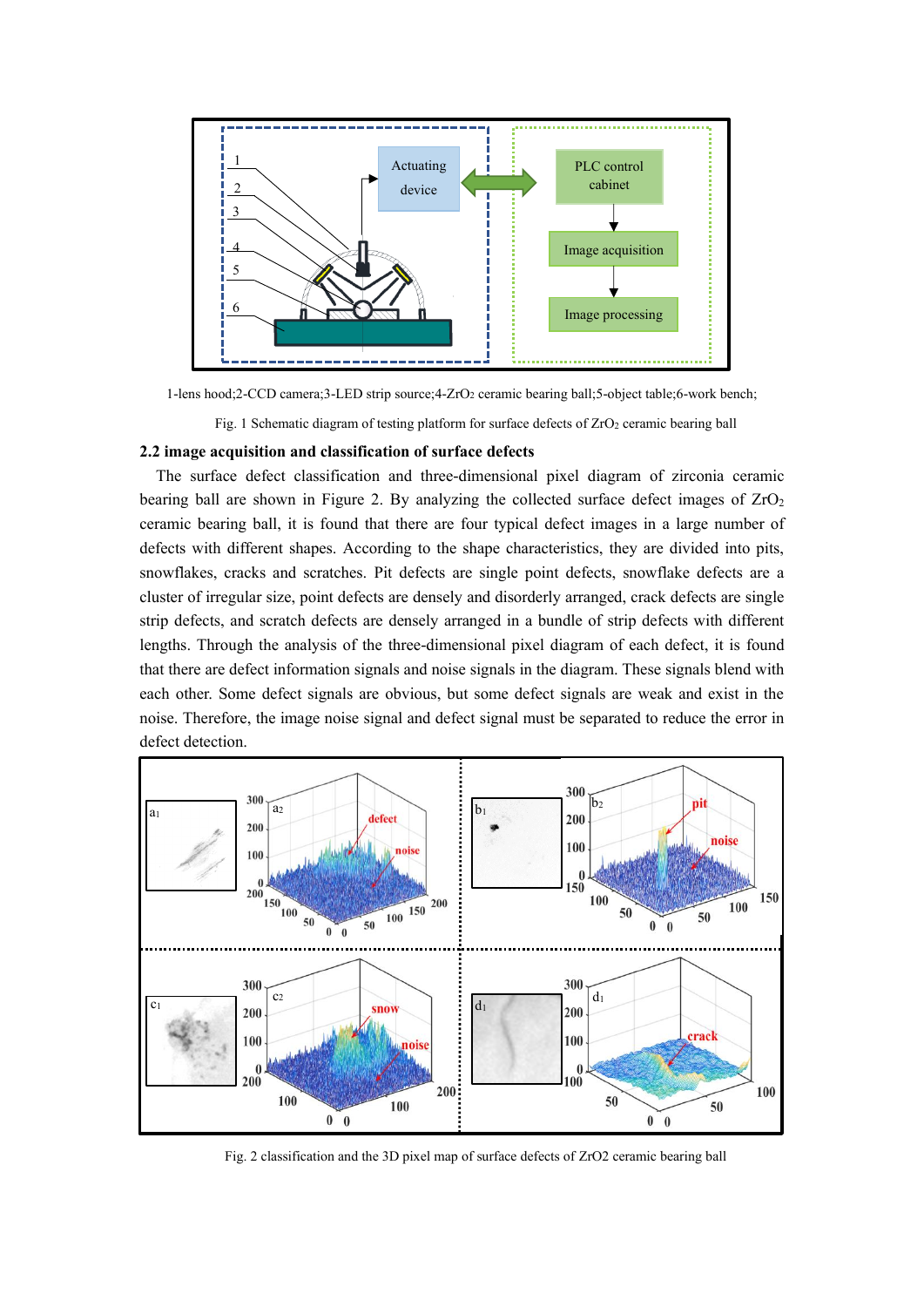Through the  $ZrO<sub>2</sub>$  ceramic bearing ball surface defect image detection platform, 60  $ZrO<sub>2</sub>$ ceramic bearing ball surface defect images were collected, including 24 pit images, 9 snowflake defects, 14 crack defects and 13 scratch defects. The noise types of the collected defect images are random. In order to study the detection effect of the  $ZrO<sub>2</sub>$  ceramic bearing ball surface defect detection algorithm based on cartoon-texture decomposition on different noise images. As shown in Figure 3, the collected  $ZrO<sub>2</sub>$  ceramic bearing ball surface defect image data are subjected to Gaussian noise, pepper salt noise, mirror image processing, flip processing and color contrast enhancement. The surface defect detection of ZrO<sub>2</sub> ceramic bearing ball based on cartoon-texture decomposition model is carried out on the dataset image. From comparing the detection results to achieve the adaptability of  $ZrO<sub>2</sub>$  ceramic bearing ball surface defect detection algorithm.



Fig. 3 Enhanced image data of  $ZrO<sub>2</sub>$  ceramic bearing ball's surface defects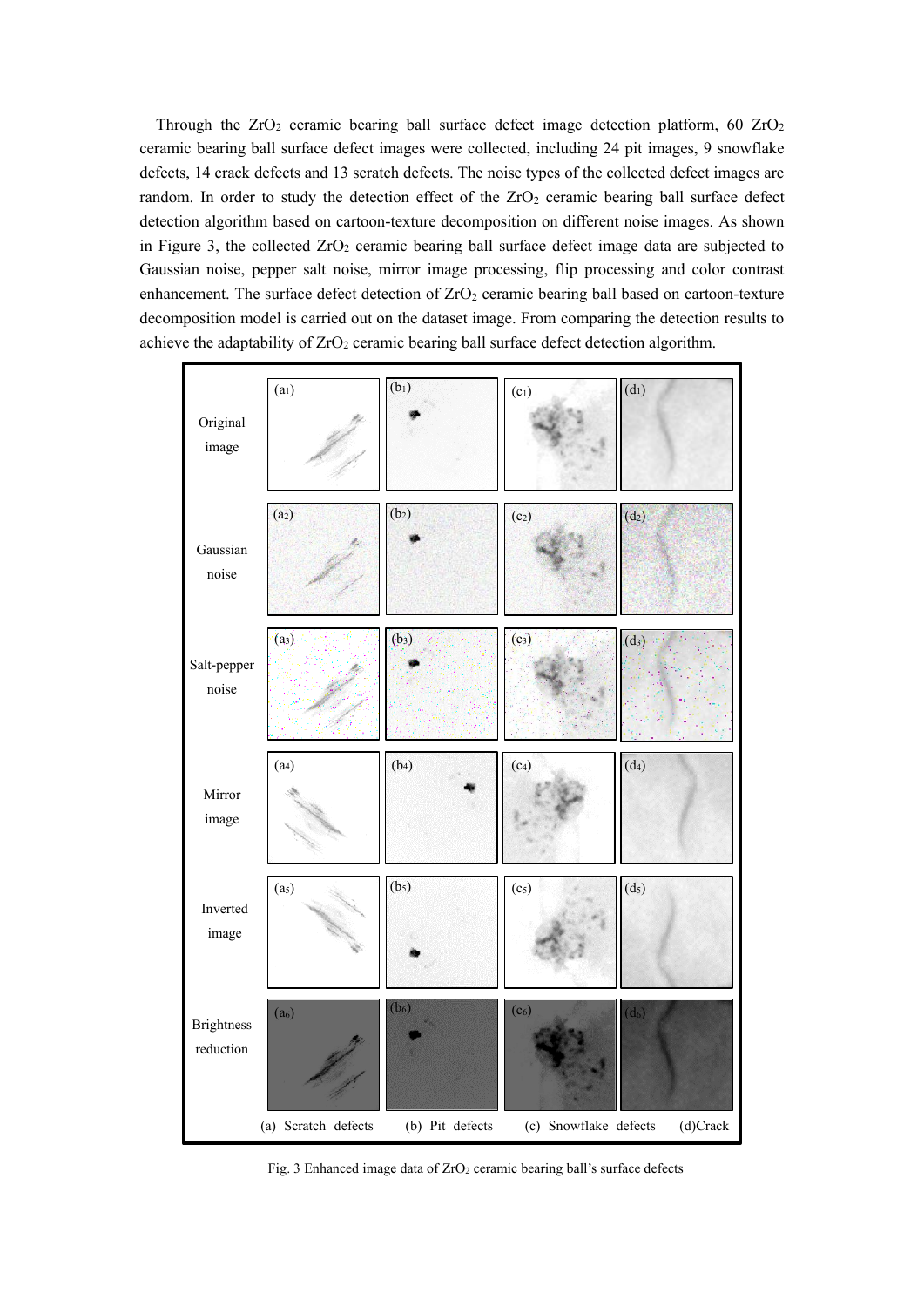#### **2.3 Algorithm flow of ZrO<sup>2</sup> ceramic bearing ball surface defect detection**

The algorithm flow of  $ZrO<sub>2</sub>$  ceramic bearing ball surface defect detection is shown in Figure 4. The defect detection process is mainly divided into four modules: image decomposition, image noise reduction, image fusion and defect detection. Firstly, the image is input to the image decomposition module, which is composed of cartoon-texture decomposition model based on Gaussian curvature model. The image is decomposed once to obtain the cartoon layer and the rest of the image. The cartoon layer is inversely colored and grayed and directly stored in the decomposition result, while the remaining part is composed of texture layer and deviation part. The deviation part is random and needs secondary decomposition. In order to minimize the deviation part, the remaining part is determined. There is a judge system that pure texture layer will be directly stored in the decomposition result and the deviation part will be regarded as the original image is decomposed again. Secondly, the decomposed result data is input into the image filtering module, the cartoon layer is subjected to winner filtering to obtain the image low-frequency subband, and the texture layer is subjected to wavelet hard value domain filtering to obtain the image high-frequency subband. Finally, the high and low frequency subbands are input into the image fusion part for wavelet inverse operation to obtain a clear  $ZrO<sub>2</sub>$  ceramic bearing ball surface defect image, which is input into the defect detection module for defect detection and classification.



Fig. 4 flow chart of surface defect detection algorithm for ZrO2 ceramic bearing ball

# **3. Surface defect detection process of ZrO<sup>2</sup> ceramic bearing ball**

#### **3.1 image decomposition of ZrO<sup>2</sup> ceramic surface defects**

The defect detection of  $ZrO<sub>2</sub>$  ceramic bearing ball surface in industrial production mainly uses the characteristic that the reflection ability of the defective part to the light is quite different from that of the non-defective part <sup>[26]</sup>. The defects are detected and classified according to the gray value difference of each part in the image. Cartoon-texture decomposition decomposes the image containing defects and noise into strong noise texture image with significant edge information and smooth cartoon image.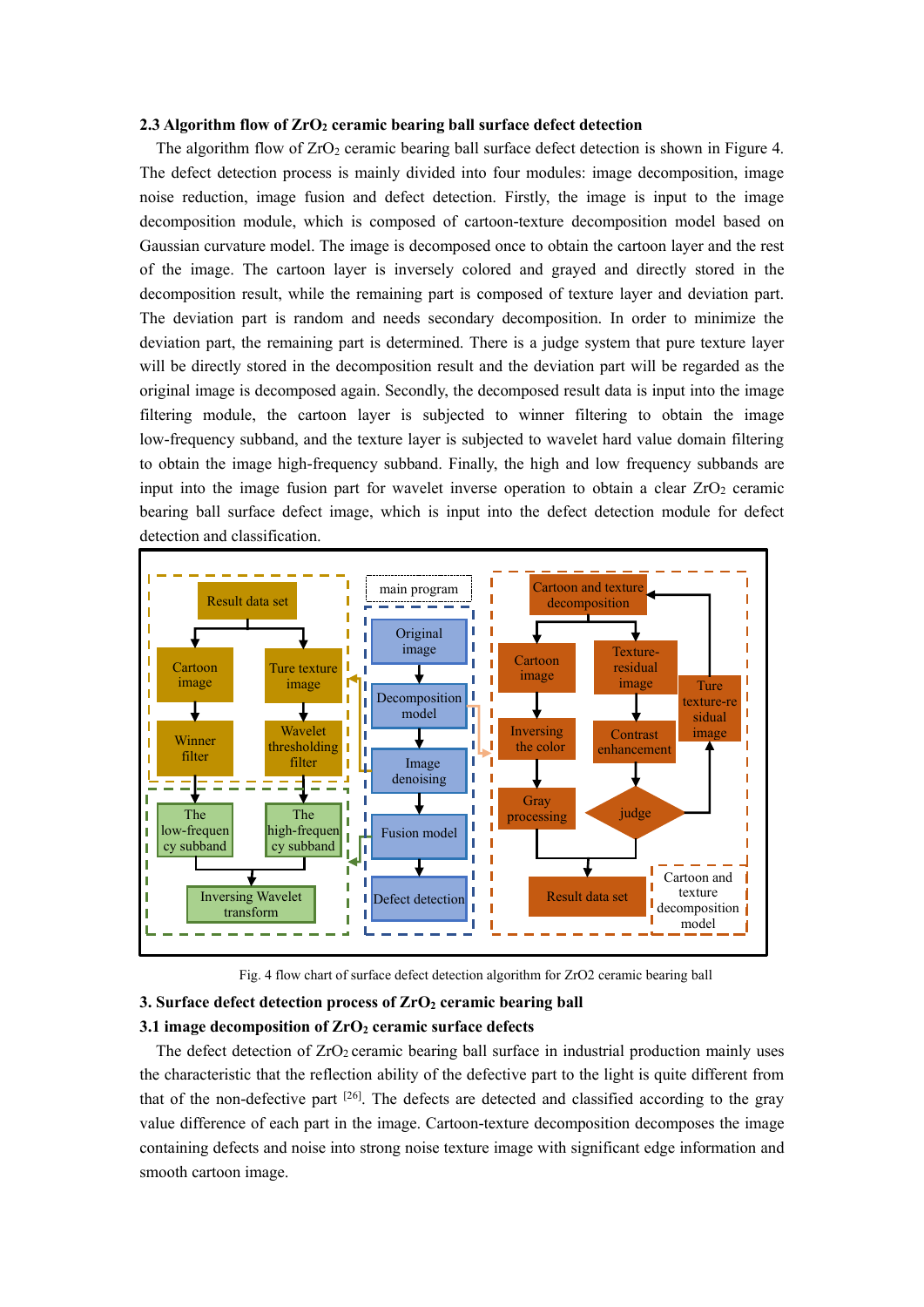Based on the Gaussian curvature variational model of the image, the original image is decomposed into cartoon part, texture part and deviation part, and the image decomposition model of  $ZrO<sub>2</sub>$  ceramic bearing ball surface defect is established. The mathematical expression is as follows: ead into cartoon part, texture part and deviation part, and the image decomposition model<br>
eeramic bearing ball surface defect is established. The mathematical expression is as<br>  $= \arg \min_{C,T} \int_{\Omega} (C \cdot T - O)^2 d\vec{l} d\vec{j} + M \int_{\Omega}$ 

$$
O = \underset{C,T}{\arg\min} \int_{\Omega} \left( C \cdot T - O \right)^2 d\vec{l} d\vec{j} + M \int_{\Omega} \left| K \left( C \right) \right| d\vec{l} + N \int_{\Omega} \left| K \left( T \right) \right| d\vec{j} \tag{1}
$$

Where:  $O$  is the original image of the surface defect of  $ZrO<sub>2</sub>$  ceramic bearing ball, which is required to be a piecewise curved surface;  $C$  is the cartoon part of the surface defect image of segmented smooth  $ZrO_2$  ceramic bearing ball;  $T$  is the texture part of the surface defect image of ZrO<sup>2</sup> ceramic bearing ball, and it is the segmentation constant with significant image edges and details; M is the positive parameter of equilibrium  $C$ ; N is the positive parameter of equilibrium *T* .

$$
\begin{cases}\n\vec{i} = (x, y) \in \Omega C \\
\vec{j} = (x, y) \in \Omega T\n\end{cases}
$$
\n(2)

Where:  $\hat{i}$  and  $\hat{j}$  represent coordinate space;  $\Omega C$  is the two-dimensional image fields of  $C$ .  $\Omega T$  is the two-dimensional fields  $\overline{T}$  .

$$
\left\|C \cdot T - O\right\|_{2}^{2} \tag{3}
$$

Where:  $|C \cdot T - O|$  represents the deviation part to ensure the consistency between  $C \cdot T$  and *O*. At the same time, constraints need to be added to make the mean value of o less than or equal to the mean value of  $\overline{T}$ ;

$$
\begin{cases}\n\int_{\Omega} |K(C)| d\vec{i} = \int_{\Omega} K_1 K_2 d\vec{i} \\
\int_{\Omega} |K(T)| d\vec{j} = \int_{\Omega} K_1 K_2 d\vec{j}\n\end{cases}
$$
\n
$$
\begin{cases}\nK(C) = \frac{C_{xx}C_{yy} - C_{xy}^2}{\left(1 + C_x^2 + C_y^2\right)^2} \\
K(T) = \frac{T_{xx}T_{yy} - T_{xy}^2}{\left(1 + T_x^2 + T_y^2\right)^2}\n\end{cases}
$$
\n(5)

Where: K<sub>1</sub> and K<sub>2</sub> are the principal curvature of a point on the surface,  $K(C)$  and  $K(T)$  are definitions from the Gaussian curvature method;  $K(C)$  and  $K(T)$  are obtained by diffusion method using partial differential.  $C_{xx}$ ,  $C_{yy}$ ,  $C_{xy}$ ,  $C_x$  and  $C_y$  are the partial differential of  $C$ ;  $T_{xx}$ ,  $T_{yy}$ ,  $T_{xy}$ ,  $T_x$  and  $T_y$  are partial derivatives of  $\overline{T}$  .

# **3.2 hierarchical filtering of surface defect image of ZrO<sup>2</sup> ceramic bearing ball**

Image filtering based on the image decomposition of  $ZrO<sub>2</sub>$  ceramic bearing ball surface defects can make the defect detection achieve the purpose of more accurate detection. According to the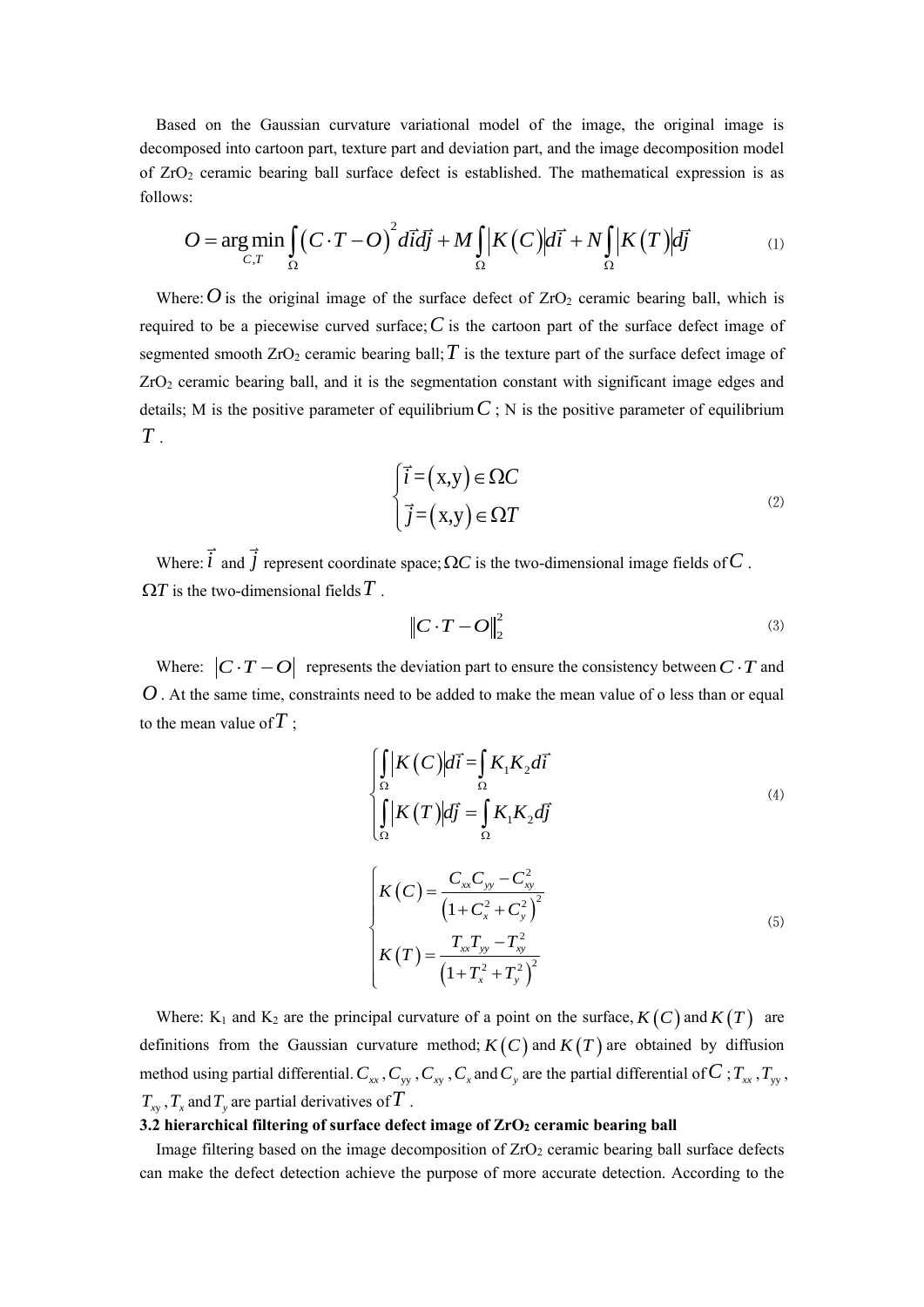data distribution characteristics of cartoon layer, texture layer and deviation part, Winner filter is selected to filter the cartoon layer of the image, wavelet hard value domain filter is used to filter the texture layer, and wavelet soft value domain filter is selected for the deviation part. ⑴Winner filtering

Winner filter is a kind of least mean square filter. Its function is bidirectional. It can not only reduce the noise of noisy images, but also enhance degraded images. In fact, the image decomposition of the surface defect of  $ZrO<sub>2</sub>$  ceramic bearing ball is an over smooth image. The cartoon image is usually an over smooth degraded image or a non-degraded image containing noise, so it needs to be filtered.

When there is noise in the decomposed carton layer, the Winner filter expression is as follows:  
\n
$$
\hat{F}(\mu, v) = \left[ \frac{Q(\mu, v) S_{\eta}(\mu, v)}{S_{\eta}(\mu, v) |H(\mu, v)|^2 + S_{f}(\mu, v)} \right] G(\mu, v)
$$
\n(6)

Where:  $H(\mu, \nu)$  is the Fourier transform of the degenerate function;  $Q(\mu, \nu)$  is complex conjugate of  $H(\mu, \nu)$ ;  $G(\mu, \nu)$  is the Fourier transform of the degraded image;  $S_n(\mu, \nu)$  is the power spectrum of noise;  $S_f(\mu, \nu)$  the power spectrum for degraded images.

When there is no noise in the cartoon layer: let  $S_{\eta}(\mu, \nu)$  equal to zero, the original formula can be simplified to the following expression:

$$
\hat{F}(\mu, \nu) = H(\mu, \nu)G(\mu, \nu) \tag{7}
$$

At this time, Winner filter will inverse filter the degraded image, which can prevent the image from distortion due to excessive degradation.

⑵Wavelet range filtering

Wavelet range filtering uses the wavelet transform of the image signal to determine the effective signal and noise of the image by whether the signal is continuous in space, and suppresses the noise by setting the noise signal to zero. Because the image signal is continuous in space and the noise signal is discontinuous in space, the wavelet coefficient corresponding to the image signal is very large and the wavelet coefficient corresponding to the noise is very small after wavelet transform. Wavelet value domain filtering can be divided into wavelet hard value domain filtering and wavelet soft value domain filtering. Wavelet hard value domain filtering is suitable for texture part filtering because it combines the discontinuity of texture part defect data and the characteristics of partial deviation data obtained by insufficient decomposition; The deviation part of wavelet soft range filtering is weak, and most of the signals are in the field of noise signal, which is suitable for noise part filtering.

Firstly, the cartoon layer is filtered by wavelet hard range filtering. The wavelet hard range filtering suppresses the noise by setting the noise part of the small coefficient to zero. The corresponding coefficient distribution of the noise in the wavelet domain meets the Gaussian white noise distribution. Then, wavelet soft range filtering is used for the remaining part generated by insufficient decomposition. Different from wavelet hard range filtering, wavelet soft range filtering refines the coefficients greater than. The mathematical expressions of wavelet hard range filtering and wavelet soft range filtering are as follows: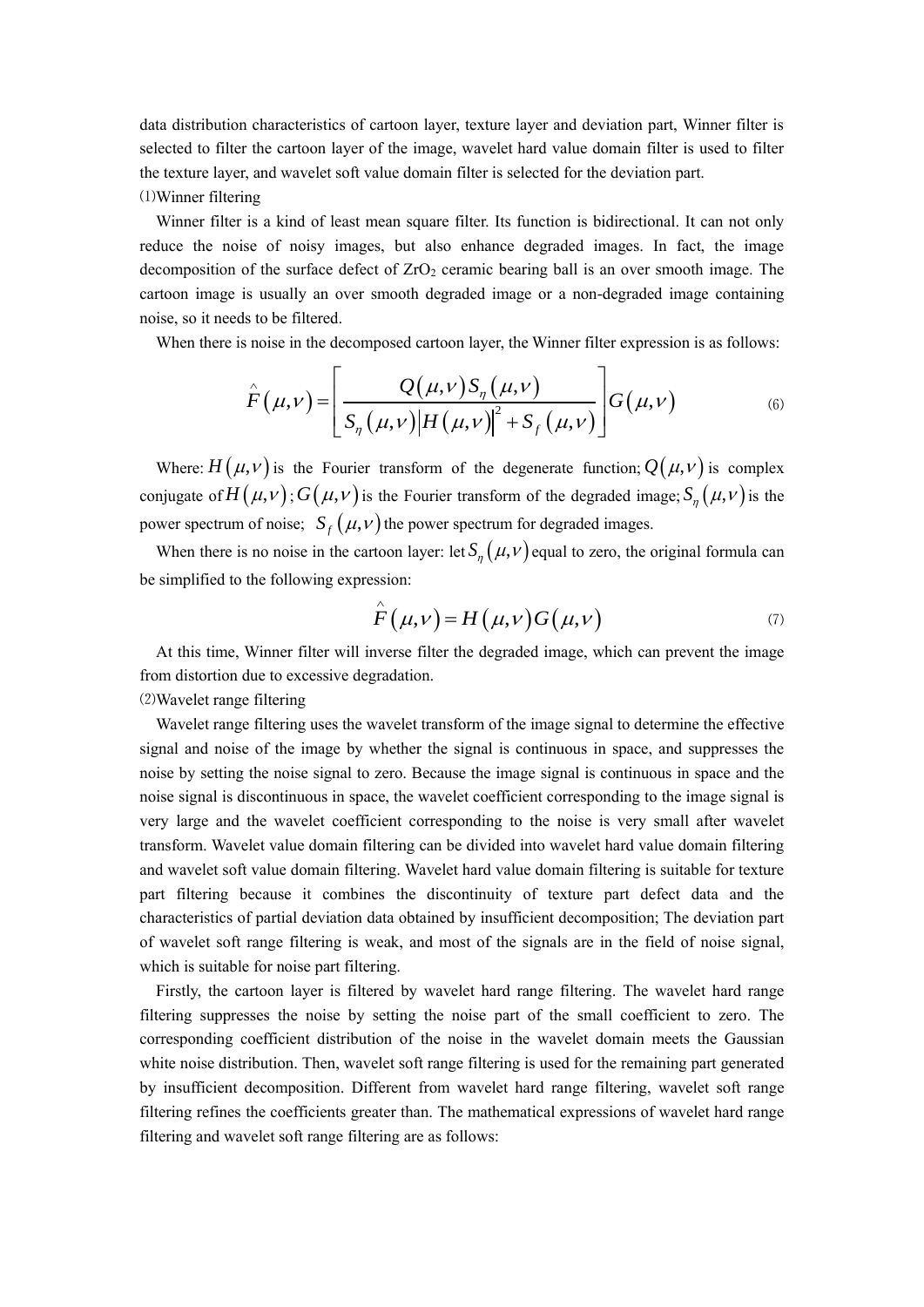$$
\varpi_{\lambda_i} = \begin{cases} \mu & |\varphi| \ge 3\sigma \\ 0 & |\varphi| \le 3\sigma \end{cases}
$$
\n(8)

$$
\varpi_{\lambda_2} = \begin{cases}\n\begin{bmatrix}\n\operatorname{sgn}(\varphi)\n\end{bmatrix}\n\begin{bmatrix}\n\varphi\end{bmatrix}\n-3\sigma\n\end{cases}\n\varphi < 3\sigma\n\end{cases}
$$
\n
$$
\varphi \leq -3\sigma
$$
\n(9)

Where:  $\overline{\omega}_{\lambda_1}$  is the signal filtered by wavelet hard value domain;  $\overline{\omega}_{\lambda_2}$  is the signal filtered by wavelet soft range;  $\mu$  represents the original signal, and most of the noise is located in the interval  $[-3\sigma, 3\sigma]$ .

3.3 surface defect detection of ZrO2 ceramic bearing ball

Combined with the surface defect characteristics of  $ZrO<sub>2</sub>$  ceramic bearing ball, the denoised image is thresholded. Taking the pit image as an example. Firstly, the pit defect image is grayed to obtain the change curve of image gray value. The boundary threshold between foreground and background is obtained by using the global gray value. So as to carry out threshold analysis. The image is corroded and re-expanded by morphological operation. And the image target is separated from the background threshold to obtain the rectangular area containing the foreground. The rectangular degree of the foreground area is analyzed to obtain the minimum rectangular value area containing the foreground and fill it. The rectangular area is opened to obtain a clearer target contour, and then each area is filled with color. The overlapping part of the color is regarded as the defect target, and the rest is the background part. The thresholding process of pit defects on the surface of ZrO2 ceramic bearing ball is shown in Figure 5. The threshold analysis of the pit image on the surface of ZrO2 ceramic bearing ball shows that the boundary threshold is 102, which can separate the foreground and background of the picture and obtain a clear defect image outline.



Fig. 5 The thresholding process of surface pit defect for ZrO2 ceramic bearing ball

# **4 results and analysis**

## **4.1 denoising effect analysis**

The denoising process of ZrO2 ceramic bearing surface defect image based on cartoon-texture decomposition model is shown in Figure 6. The left part is the ZrO2 ceramic bearing ball surface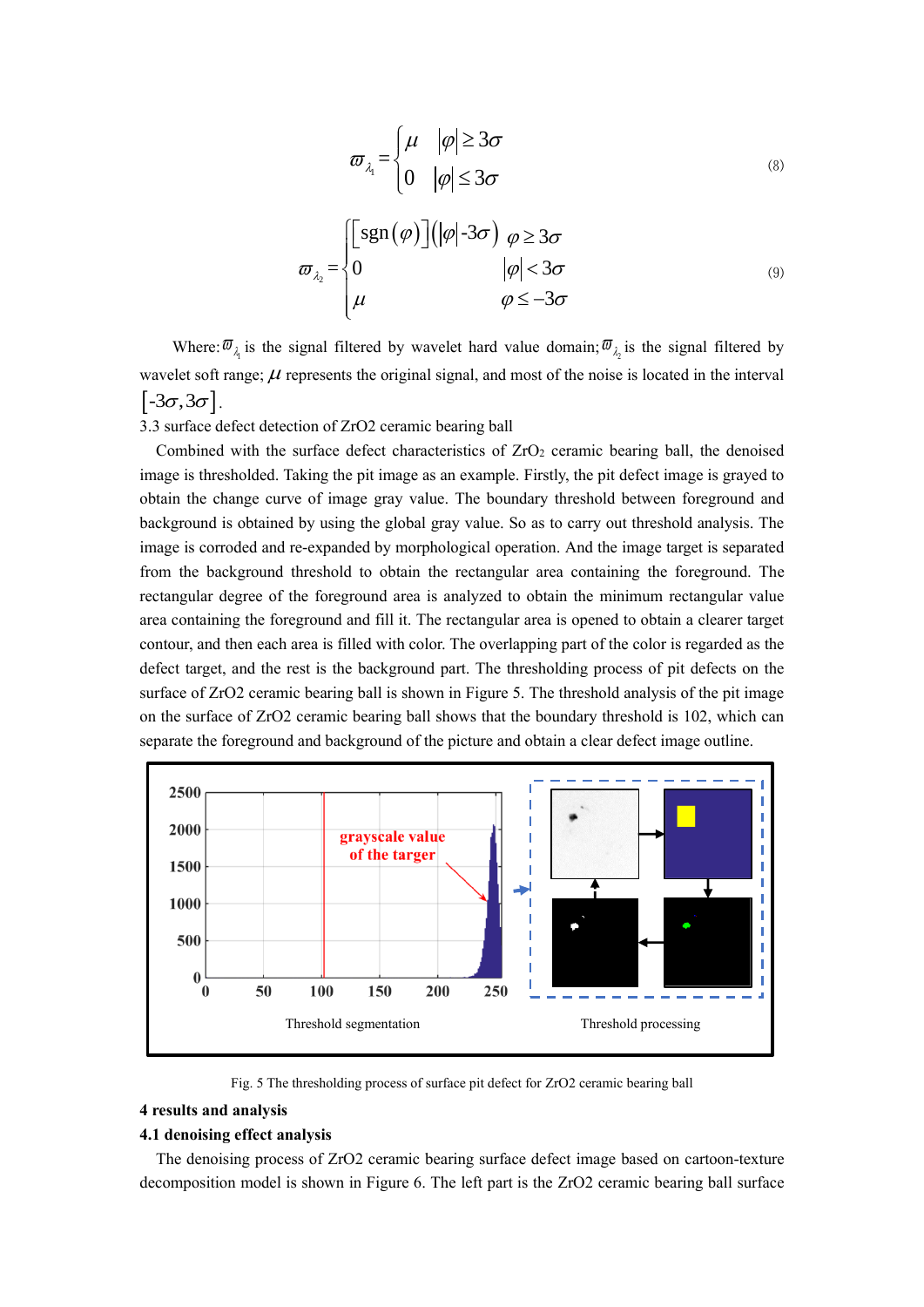image processing process, the right part is the ZrO<sub>2</sub> surface defect image data analysis part. After inputting the image and analyzing the image signal, we can observe the defect information and noise information in the image. Decomposed the cartoon texture to obtain two gray and white images of the texture part and cartoon part of the image. By analyzing the gray and white image data, it was found that the texture part has obvious discontinuity, that was, the signal of the detail part and the noise part of the image were not fused, while the texture image has no noise signal and is relatively smooth. Then, the texture image was filtered by wavelet hard value domain, and the cartoon layer of the image was filtered by winner to obtain a clear cartoon image and a relatively soft texture image. Finally, the wavelet domain filter was used to fuse the image and analyze the final signal data of the image. The image noise was obviously suppressed and the defect information is clearer.

As a bi-directional image enhancement algorithm, Winner filter can skillfully make up for the problem of damaging the image when the cartoon texture is decomposed over smooth and the problem of noise residue when the image is not smooth enough. Aiming at the phenomenon of continuous texture detail information and discontinuous noise information in defect image, wavelet hard value domain filtering method can be used. When the deviation part cannot be set to zero in the experiment, the wavelet soft value domain filtering is used to obtain the deviation part, texture part and cartoon part. These three kinds of images are fused to obtain the denoised image with image details. The denoising algorithm of ZrO2 ceramic bearing ball surface defect image based on cartoon-texture decomposition can enhance the defect image information and facilitate defect detection.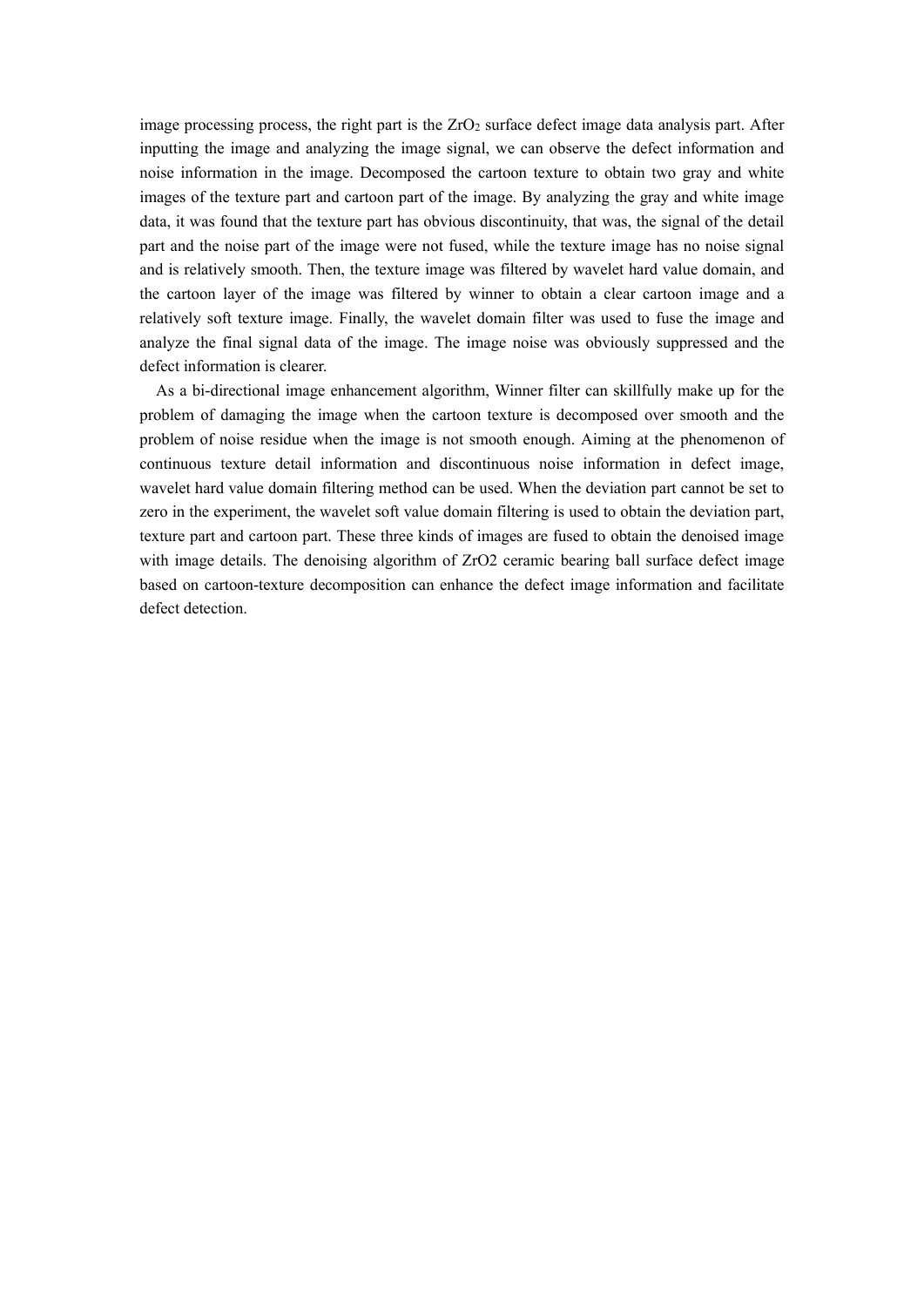

Fig. 6 Denoising process of ZrO2 ceramic bearing surface defect image based on cartoon-texture

decomposition model

# **4.2 Image quality analysis**

The comparison of  $ZrO<sub>2</sub>$  ceramic bearing ball surface defect detection is shown in Figure 7. The denoised image and the original image are detected and the results are compared. The original image signal data of  $ZrO<sub>2</sub>$  ceramic bearing ball surface defect is thresholded to obtain the defect contour, and then the edge curve of pit defect image is obtained by edge detection; The defect contour is obtained by thresholding the defect signal data obtained by the ZrO2 ceramic bearing ball surface defect image denoising algorithm, and then the edge curve of the ZrO2 ceramic bearing ball surface pit image is obtained by edge detection. The experimental results show that the defect image denoised by ZrO2 ceramic bearing ball surface defect algorithm can detect more minor defects, and the denoised image can suppress the noise and retain the details of image information at the same time.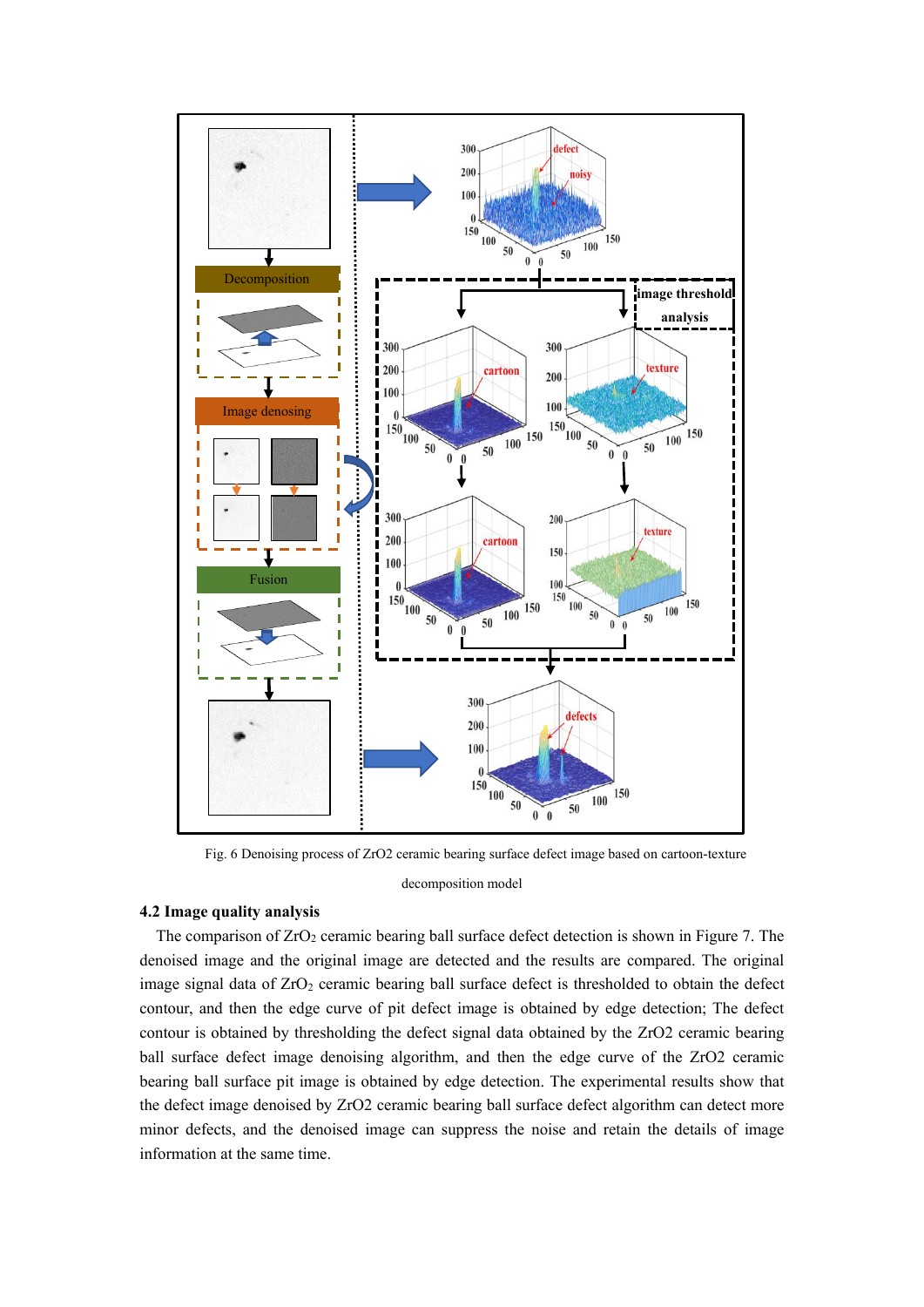

Fig. 7 Comparison of defect detection of ZrO<sub>2</sub> ceramic bearing ball's surface defects

For further analysis and clarify, the median filter, Winner filter, wavelet value domain filter and the filtering method in this paper are used to filter and analyze the scratch, pit, snowflake and crack defect images of  $ZrO<sub>2</sub>$  ceramic bearing ball respectively. The obtained results are compared with the data of the original image, and the average values of PSNR and SSIM are obtained respectively. The comparison of denoising effect of  $ZrO<sub>2</sub>$  bearing ball surface defect image is shown in Table 1. It can be seen from the table that the average PSNR of median filter, Winner filter, wavelet value domain filter and the algorithm in this paper are 22.6dB, 26.5dB, 25.6dB and 34.1dB respectively, and the average SSIM is 0.7815, 0.8213, 0.8066 and 0.9476 respectively. Compared the four denoising methods. The average PSNR and SSIM of the ZrO<sub>2</sub> ceramic bearing surface defect detection method based on the cartoon-texture decomposition model are better than the other three methods. It was proved not only ensures the denoising effect of the  $ZrO<sub>2</sub>$  ceramic bearing ball surface defect image, but also retains its detailed information.

| Test image | median filtering |             | Winner filter |             | Wavelet range |             | Filtering method in |             |
|------------|------------------|-------------|---------------|-------------|---------------|-------------|---------------------|-------------|
|            |                  |             |               |             | filtering     |             | this paper          |             |
|            | <b>PSNR</b>      | <b>SSIM</b> | <b>PSNR</b>   | <b>SSIM</b> | <b>PSNR</b>   | <b>SSIM</b> | <b>PSNR</b>         | <b>SSIM</b> |
| scratch    | 22.5             | 0.7546      | 28.6          | 0.8612      | 24.6          | 0.8854      | 34.6                | 0.9561      |
| Pit        | 23.7             | 0.7825      | 27.4          | 0.8423      | 25.9          | 0.7942      | 35.7                | 0.9253      |
| Snow       | 22.6             | 0.7933      | 25.3          | 0.7953      | 26.3          | 0.7823      | 33.4                | 0.9642      |
| Crack      | 21.7             | 0.7956      | 24.8          | 0.7862      | 25.4          | 0.7643      | 32.7                | 0.9451      |
| Mean       | 22.6             | 0.7815      | 26.5          | 0.8213      | 25.6          | 0.8066      | 34.1                | 0.9476      |

Tab. 1 Comparison of denoising effect of ZrO<sub>2</sub> bearing ball surface defect image

**4.3 detection and analysis of surface defects of ZrO<sup>2</sup> ceramic bearing ball**

In order to obtain a clearer surface defect image of  $ZrO<sub>2</sub>$  ceramic bearing ball and reduce the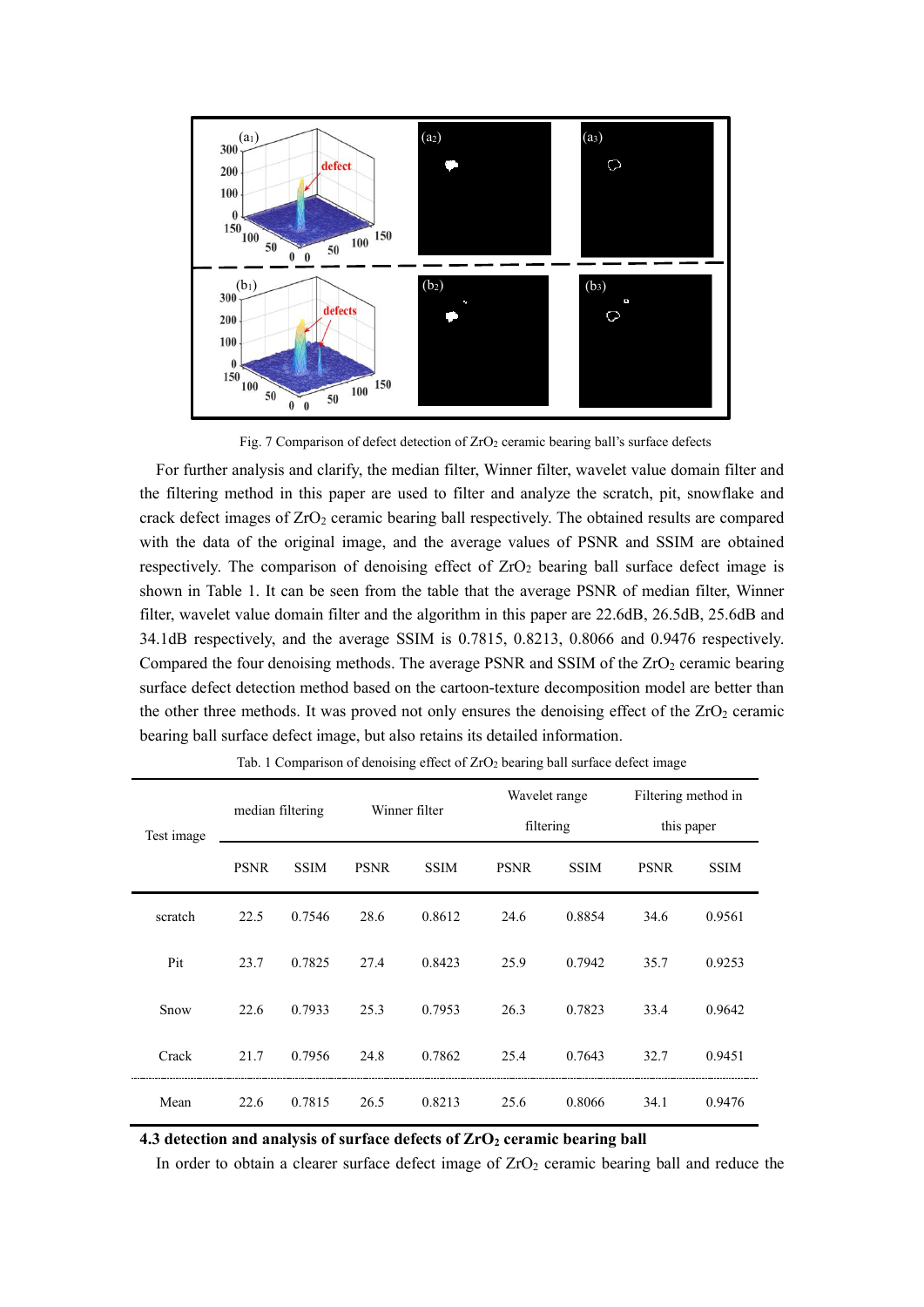probability of error in defect detection, it is necessary to denoise the surface defect image of  $ZrO<sub>2</sub>$ ceramic bearing ball. The four surface defects of scratch, pit, snowflake and crack are compared and analyzed by using local threshold algorithm, Otsu algorithm, OSTU threshold segmentation algorithm and this algorithm. The comparison of surface defect detection results of  $ZrO<sub>2</sub>$  ceramic bearing ball is shown in Figure 8. It can be seen from the figure that the detection results of the local threshold algorithm mostly omit the details of the image. The contour of the defect is not detected during the defect detection of the crack image. It is not suitable for the surface defect detection of  $ZrO<sub>2</sub>$  ceramic bearing ball. The surface defects of  $ZrO<sub>2</sub>$  ceramic bearing balls detected by Otsu algorithm have the loss of details and the blurring of defect contour. The defects detected by Ostu threshold segmentation algorithm do not omit details, but there is contour blur in crack image defect detection. The  $ZrO<sub>2</sub>$  ceramic bearing ball surface defect detection algorithm based on cartoon-texture decomposition can well detect the detailed contour of the defect image, which is not easy to produce edge blur and clearly display the defect area.



Fig8. Comparison of surface defects detection of ZrO2 ceramic bearing ball

The classification effect of  $ZrO<sub>2</sub>$  ceramic bearing ball surface defects is compared, and its accuracy and time-consuming are calculated. The comparison of image classification results of ZrO<sup>2</sup> ceramic bearing ball surface defects is shown in Table 2. It can be seen from the table that the average accuracy of local threshold algorithm, Otsu algorithm, Normalization algorithm and this algorithm are 94.6%, 94.8%, 95.4% and 95.8% respectively, and the average time consumption is 143ms, 252ms, 253ms and 191ms respectively. Compared with the four algorithms, the average accuracy of  $ZrO<sub>2</sub>$  ceramic bearing surface defect detection method based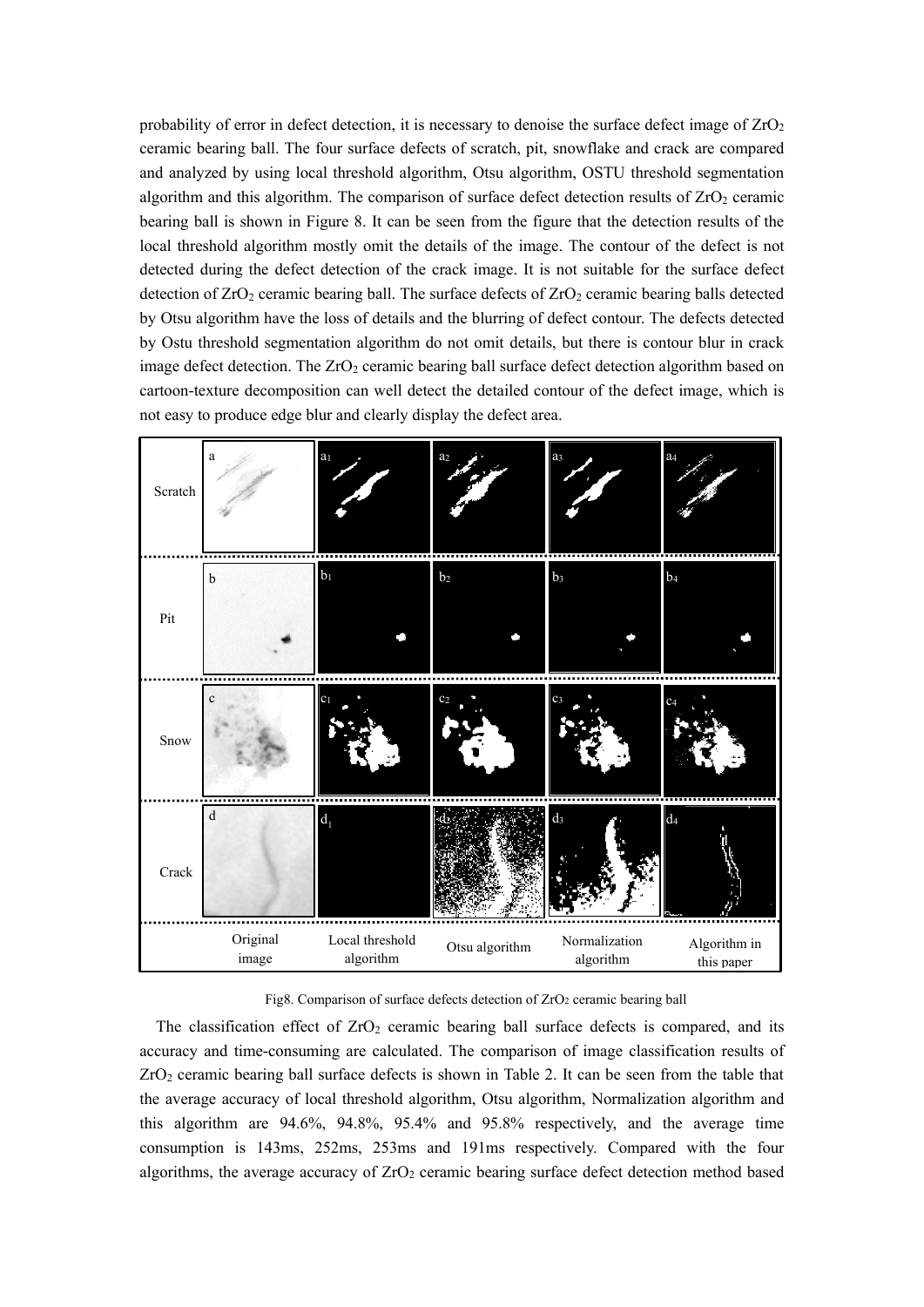on cartoon-texture decomposition model is the highest; The average time of local threshold algorithm is the shortest, but its gray value difference between defect area and background area is small, and the image detection accuracy of subtle defects is not high. The proposed surface defect detection method of ZrO<sub>2</sub> ceramic bearing based on cartoon-texture decomposition model has good detection effect in terms of comprehensive accuracy and time-consuming. It can effectively improve the efficiency and accuracy of surface defect detection and classification of  $ZrO<sub>2</sub>$  ceramic bearing.

| Test image | Algorithm | median<br>filtering | Winner filter | Wavelet<br>range<br>filtering | Filtering<br>method in<br>this paper |
|------------|-----------|---------------------|---------------|-------------------------------|--------------------------------------|
| Scratch    | Accuracy  | 98.1%               | 94.3%         | 93.6%                         | 97.8%                                |
|            | Time(ms)  | 145                 | 257           | 253                           | 186                                  |
| Pit        | Accuracy  | 97.6%               | $100\%$       | 99.1%                         | 100%                                 |
|            | Time(ms)  | 135                 | 255           | 257                           | 197                                  |
| Snow       | Accuracy  | $92.1\%$            | 91.3%         | 93.5%                         | 93.1%                                |
|            | Time(ms)  | 154                 | 260           | 247                           | 196                                  |
|            | Accuracy  | 90.6%               | 93.7%         | $95.6\%$                      | 92.4%                                |
| Crack      | Time(ms)  | 138                 | 236           | 253                           | 187                                  |
|            | Accuracy  | 94.6%               | 94.8%         | 95.4%                         | 95.8%                                |
| Mean       | Time(ms)  | 143                 | 252           | 253                           | 191                                  |

Tab. 2 Image classification report on surface defects of Si3N4 ceramic spheres

# **5 Conclusion**

 $(1)$  due to improve the accuracy of  $ZrO<sub>2</sub>$  ceramic bearing ball surface defect detection. Combined with the noise damage of image samples. A  $ZrO<sub>2</sub>$  ceramic bearing ball surface defect detection method based on cartoon-texture decomposition model is proposed. This method can denoise while retaining the image details. The image PSNR is 34.1 dB, the SSIM is 0.9476, the detection accuracy is 95.8%, and the detection speed of a single defect image is 191ms / img, which effectively improves the efficiency and accuracy of  $ZrO<sub>2</sub>$  ceramic bearing ball surface defect detection.

(2) by building a  $ZrO_2$  ceramic bearing ball surface defect detection system. The  $ZrO_2$  ceramic bearing ball surface defect image is decomposed by using Gaussian curvature model. The decomposed image layer is filtered by Winner filter and wavelet value domain filter to fuse into a clear and undamaged  $ZrO<sub>2</sub>$  ceramic bearing ball surface defect image and detect it. This method has certain guiding significance for improving the detection accuracy of  $ZrO<sub>2</sub>$  ceramic bearing ball surface defects.

# **Disclosure statement**

No potential conflict of interest is reported by the author(s).

# **Funding**

This work is supported by the National Natural Science Foundation of China [grant number: 52065028 and grant number:51705224].

This research was supported by the National Natural Science Foundation of China

#### **References**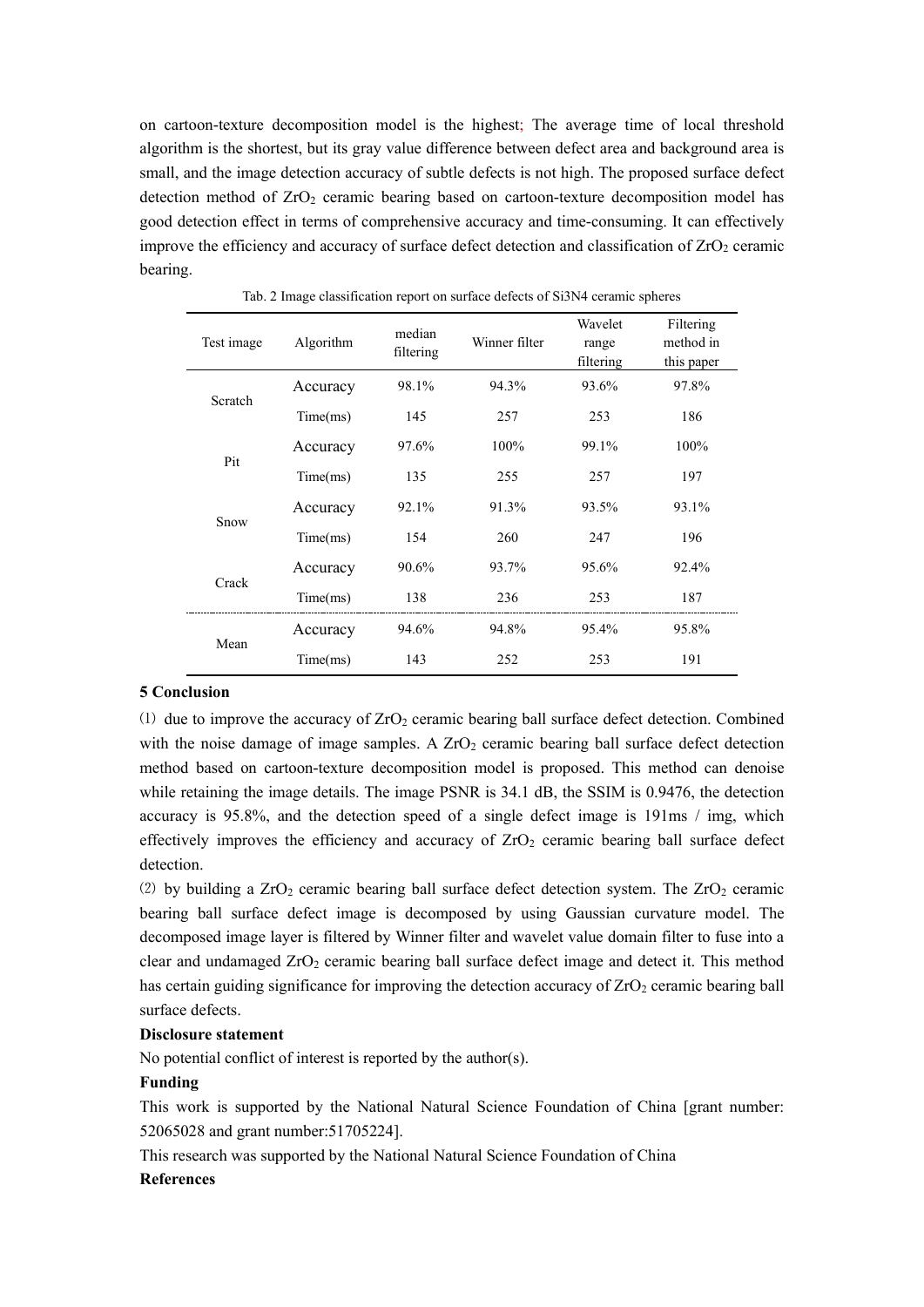- [1] Sivaranjani Gali, Ravikumar K., B.V.S. Murthy, et al. Zirconia toughened mica glass ceramics for dental restorations. Dental Materials. 2018;34(3): 36-45.
- [2] Kyungmok Kim. Analysis of frictional behavior of electrodeposited coatings against spherical counterfaces. Journal of Coatings Technology and Research. 2015; 12: 603-608.
- [3] Rodaev VV, Zhigachev AO, Tyurin AI, et al. An Engineering Zirconia Ceramic Made of Baddeleyite. Materials. 2021; 14(16):4676.
- [4] Khang D. Tran (2002). Burn-through resistance of fibre / felt materials for aircraft fuselage insulation blankets. Fire and Materials.2002;26(1): 1–6.
- [5] Huaitao Shi, Xiaotian Bai, Ke Zhang, Yuhou Wu, et al. Effect of Thermal-Related Fit Clearance between Outer Ring and Pedestal on the Vibration of Full Ceramic Ball Bearing. Shock and Vibration. 2018;15.
- [6] Walter Harrer, Marco Deluca, Roger Morrell. Failure analysis of a ceramic ball race bearing made of Y-TZP zirconia. Engineering Failure Analysis. 2014;36: 262-268.
- [7] K. Thoma, L. Rohr, H. Rehmann, et al. Materials failure mechanisms of hybrid ball bearings with silicon nitride balls. Tribology International. 2004;37(6): 463-471.
- [8] Branger E, Grape S, Jansson P. Partial defect detection using the DCVD and a segmented Region-Of-Interest. Journal of Instrumentation.2020: 15(07); 7009–7009.
- [9] Priyank Patel and V N Patel. Experimental study on enhancement of defect detection and defect size estimation in deep groove ball bearing. Materials Science and Engineering. 2020; 810: 012039.
- [10] Xu J Q, Zuo Z L, Wu D H, et al. Bearing Defect Detection with Unsupervised Neural Networks. Shock and Vibration. 2021;11.
- [11] V.N. Patel, N. Tandon, R.K. Pandey. Defect detection in deep groove ball bearing in presence of external vibration using envelope analysis and Duffing oscillator. Measurement. 2012;45(5): 960-970.
- [12] Alves MH, Constantini G, Ianni A, et al. Fire performance of non-load-bearing double-stud light steel frame walls: Experimental tests, numerical simulation, and simplified method. Fire and Materials. 2021;1–24.
- [13] Yang X.; Qiao T.; Zhang H, et al. Research on image recognition and detection method of sapphire bubbles. Journal of Instrumentation. 2019: 14(12); P12013–12013.
- [14] Liu J, Xu Z D, Xu Y J, et al. An analytical method for dynamic analysis of a ball bearing with offset and bias local defects in the outer race. Journal of Sound and Vibration. 2019, 461: 114919.
- [15] Zeng Z, Liu B, Fu J.et al. Reference-Based Defect Detection Network. IEEE Transactions on Image Processing. 2021; 30: 6637- 6647.
- [16] Ian S. Osborne. Electrical detection of diamond defects. Science.2017;11:707-708.
- [17] Wang W B, Zhao Y C, Wang X L. Pulsar Signal Denosing Method Based On Laplace Distribution in No-subsampling Wavelet Packet Domain. The Astronomical Journal. 2016; 152:131.
- [18] Zhang F., Fan H., Liu P., et al. Image Denoising Using Hybrid Singular Value Thresholding Operators. IEEE Access. 2020; 8: 8157-8165.
- [19] N. Dahraoui, M. Boulakroune, D. Benatia. New Deconvolution Technique to Improve the Depth Resolution in Secondary Ion Mass Spectrometry. Journal of Nano- and Electronic Physics. 2019; 11(2): 02021.
- [20] Wang J, Han X, Huang F et al. Local total variation cartoon-texture decomposition medical image filtering. [J] Chinese Journal of medical physics, 2019; 36 (08): 918-923.
- [21] CHEN F H, MA J, DAI J. X-ray image restoration method based on cartoon-texture decomposition. [J]. Video engineering,2016; 40(7): 123-127.
- [22] Shang W, Xu J, Guo Y, Cartoon and Texture Image Decomposition Driven by Weighted Curvature, IEEE Access, 2021.1-9.
- [23] Frédéric Sur. A Non-Local Dual-Domain Approach to Cartoon and Texture Decomposition. IEEE